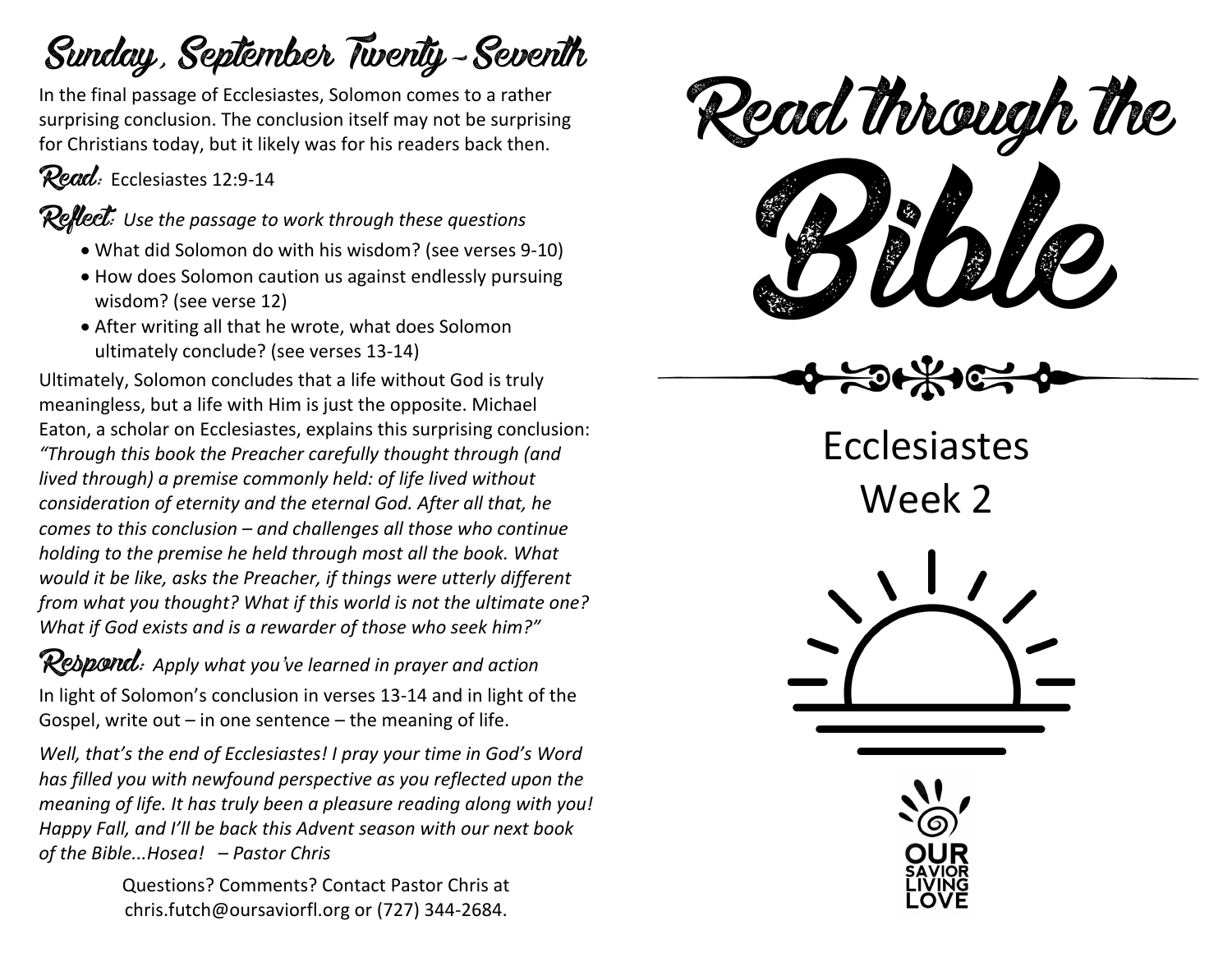# Monday, September Twenty-First

Food is a good reminder that our bodies crave balance. If we don't eat enough, our stomachs growl and we start to become lightheaded. On the other hand, if we eat too much, our stomachs ache and we start to become nauseous. But if we eat a moderate amount of food, our bodies tend to thrive. In today's passage, Solomon looks at a world filled with extremes and finds solace in balance.

## Read: Ecclesiastes 7:15-29

### Reflect: *Use the passage to work through these questions*

• What situation did Solomon witness, and what was his response to it? (see verses 15-18)

Throughout his lifetime, Solomon witnessed righteous people suffer and wicked people prosper. His response? Live a balanced life. Don't be overly righteous and don't be overly wicked.

- What does Solomon understand about the human condition? (see verse 20)
- What does Solomon reveal about the nature of gossip and slander? (see verses 21-22)

Throughout our lifetime, we all have spoken poorly about other people behind their backs. But in verses 21-22, Solomon puts forth an important insight – people are likely speaking poorly about us behind our backs too! This is the indiscriminate nature of gossip and slander.

Respond: *Apply what you've learned in prayer and action* Paul gives us this direction in Ephesians 4:29 - *Do not let any unwholesome talk come out of your mouths, but only what is helpful for building others up according to their needs, that it may benefit those who listen.* How might you better use your words to build people up instead of giving in to the temptation to gossip? Take some time to bring your thoughts to God in prayer.

# Saturday, September Twenty-Sixth

The internet is filled with advice. The Today Show website, for example, has a whole page called "Things I Wish I Knew" in which advice is given on a variety of topics. Planning a wedding? Check out "5 Things I Wish I Knew Before My Wedding." Have a daughter? Read up on "9 Things I Wish I Had Known About Raising a Daughter." Trying to get into college? Brush up by checking out "8 Things to Know about the College Admissions Waiting Game." Oftentimes, articles like these are aimed at younger people so as to provide them with "lessons learned" on a specified subject. In today's passage, Solomon has some advice and "lessons learned" for the young people out there.

## Read: Ecclesiastes 12:1-8

### **Reflect:** Use the passage to work through these questions

• How does Solomon refer to God in verse 1?

Solomon gives a relational term in verse 1 to describe God: He is our Creator. Perhaps he is coming around to the idea that there are some things in this world that are actually meaningful (i.e. his relationships with God and with people – look back at 4:8-12).

• According to Solomon, what should people do in the days of their youth? (see verse 1)

It is interesting that amidst his conclusion of meaninglessness, Solomon cautions young people to remember God and acknowledge the reality that eternity had been put in their hearts (see 3:11). In this sense, he seems to suggest that there *is* something meaningful amidst a rather meaningless existence.

• When does Solomon say we should remember God? (see verses 6-7)

Respond: *Apply what you've learned in prayer and action* Take some time today to thank God – your Creator – for making you and for being with you in all seasons of your life.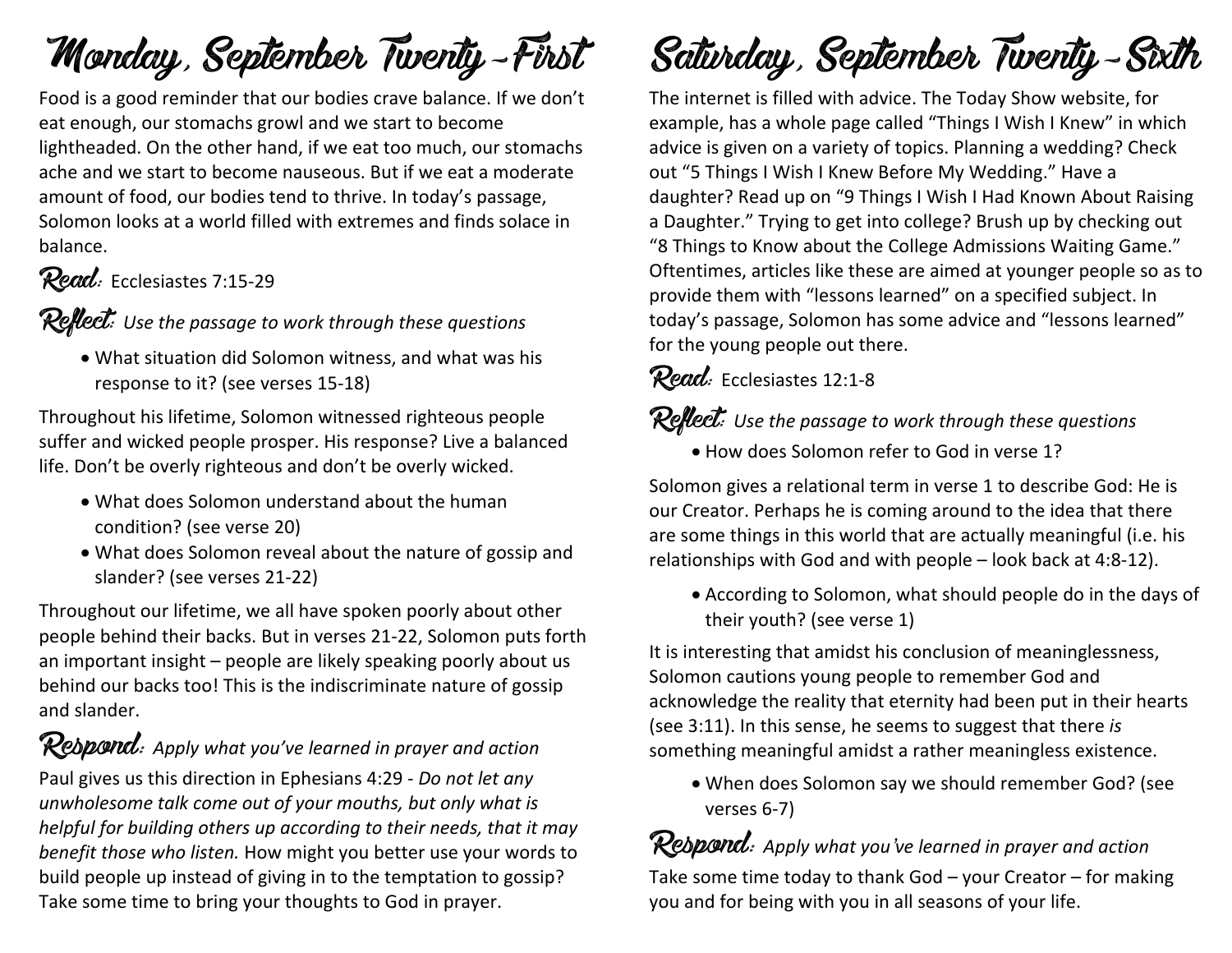Friday, September Twenty-Fifth

Unless you are a wealth manager or enjoy watching CNBC, chances are that financial planning is not high on your priority list. Sure, you know it's important to plan for your future, but how often do you consciously consider all that can be done to set you up for financial success for years to come? In today's passage, Solomon talks about the importance of planning.

#### Read: Ecclesiastes 11:1-10

Reflect: *Use the passage to work through these questions*

- How do verses 1-3 speak to the notion that the future is unpredictable, and thus, we need to plan for whatever may come our way?
- How does verse 5 speak to the notion that there are limits to human knowledge?

After meticulously examining the world around him, Solomon realized that there are just some things that humans cannot understand. Instead, we must surrender those things to God, trusting in His mighty and gracious ways.

• What advice does Solomon give to those who are young? (see verses 9-10)

Solomon had seen a lot throughout his lifetime. And he had also determined that the things he once found value in – power, wealth, work, advancement, pleasures – had failed to truly satisfy him. However, he encourages the young to be happy and enjoy the days of their youth. Perhaps he doesn't want to spoil their fun. Or perhaps he simply misses the days when he didn't see everything as meaningless. As we delve into the final chapter over the next two days, we shall see whether or not Solomon has evolved from his initial thesis in 1:2 that "everything is meaningless."

Respond: *Apply what you've learned in prayer and action* Before we head into the final chapter, consider what you might say to someone who believes (like Solomon) that life is meaningless.

## Tuesday, September Twenty-Second

Ever hurricane season, ABC Action News meteorologist Denis Philips is flooded with a variety of concerns from viewers. Because of their anxious inquiries, Denis developed what he calls Rule #7 – "Stop freaking out...until I tell you to. We're fine." At the heart of his rule is the idea that because we cannot control the future (in this case, the path of a hurricane), we shouldn't be anxious about it until we actually need to be. In today's passage, Solomon talks about our inability to control the future.

### Read: Ecclesiastes 8:1-17

Reflect: *Use the passage to work through these questions*

- What effect does wisdom have on a person? (see verse 1)
- What does Solomon say regarding our ability to control future events? (see verses 7-8)

These verses are a good reminder that as much as we may try to control our future, we are largely powerless to do so. We can certainly control some "micro" aspects of our lives (e.g. making sure you get to your appointment on time), but, as Solomon points out, we are fooling ourselves if we think we can control some of the more "macro" parts of our lives.

- What happens when the sentence for a crime is not quickly carried out? (see verse 11)
- According to Solomon, can a person truly know everything? (see verses 16-17)

After all of the wisdom that he had gained, Solomon concludes that a person cannot know everything. In this sense, we should be wary of those who claim to have all of the answers. As Solomon points out, even if they claim to understand it all, they can't really comprehend it (v. 17).

Respond: *Apply what you've learned in prayer and action* Think of a current situation that is outside of your control. Take some time in prayer to turn this situation over to God.